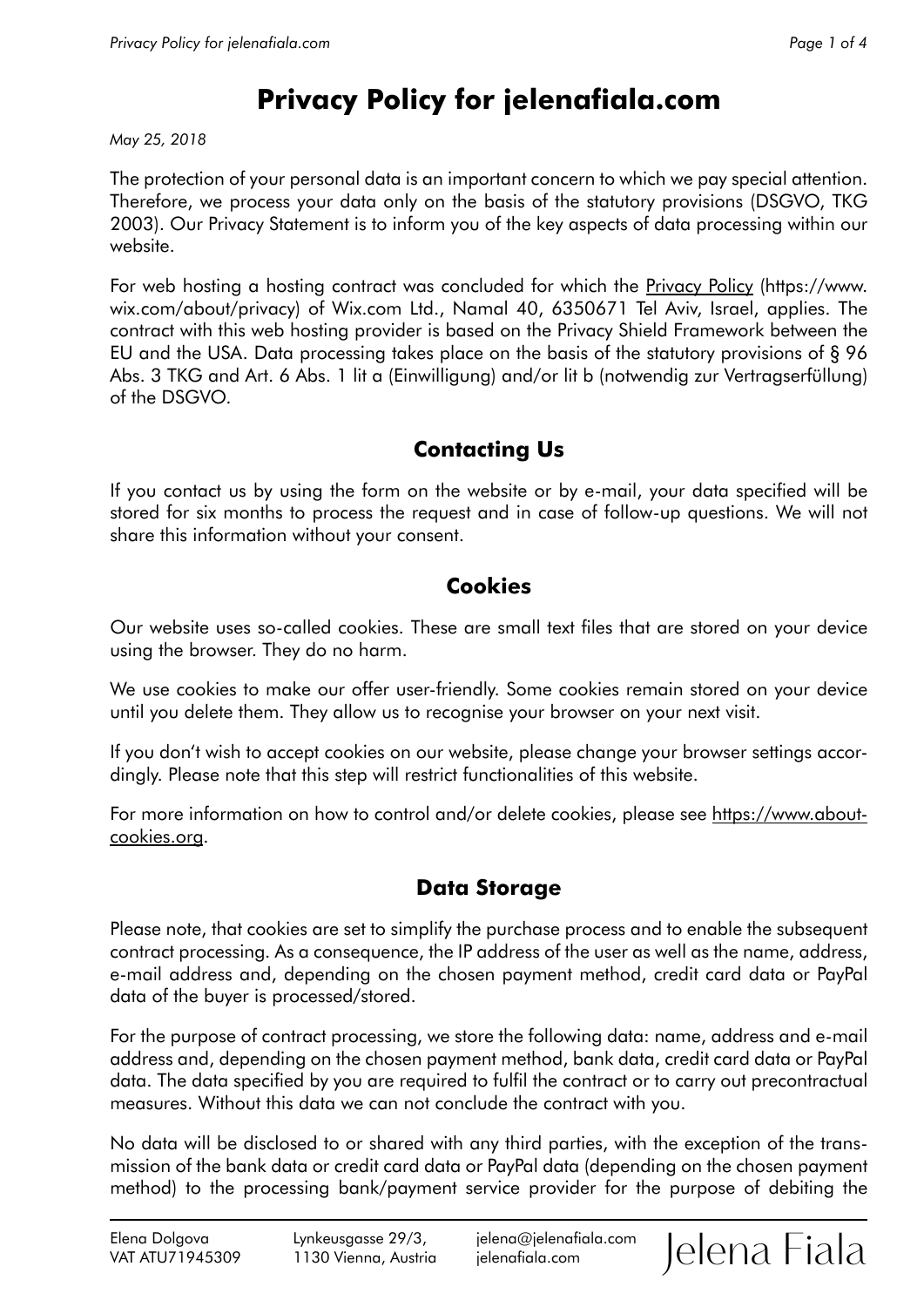purchase price, the transmission of address data to the logistics company contracted to provide for delivery of the goods ordered and the transmission of accounting-relevant data to our tax consultant to fulfil our tax obligations.

In case you cancel the buying process, the data stored with us will be deleted.

In the case of a contract, all data from the contractual relationship are stored until the expiry of the tax retention period (7 years).

Data processing takes place on the basis of the statutory provisions of § 96 Abs. 3 TKG and Art. 6 Abs. 1 lit a (Einwilligung) and/or lit b (notwendig zur Vertragserfüllung) of the DSGVO.

## **Web analysis with Google Analytics**

This website uses Google Analytics, a web analytics service provided by Google Inc., 1600 Amphitheatre Parkway, Mountain View, CA 94043, USA ("Google"). Google Analytics uses cookies, which are text files placed on your computer, to help the website analyse how users use the site. The information generated by the cookie about your use of the website (including your IP address) will be transmitted to and stored by Google on servers in the United States. Google shortens and therefore anonymises your IP address within member states of the European Union or in other signatory states of the Treaty on the European Economic Area beforehand. Google will use this information for the purpose of evaluating your use of the website on behalf of the website provider, compiling reports on website activity for website operators and providing other services relating to website activity and internet usage to the website provider. Google will not associate your IP address with any other data held by Google. By using this website, you consent to the processing of data about you by Google in the manner and for the purposes set out above. You may refuse the use of cookies by selecting the appropriate settings in your browser; however, please note that if you do so, you may not be able to use the full functionality of this website. Furthermore, you can prevent Google's collection and use of data generated by the cookie and related to your use of the website (including your IP address) by downloading and installing the browser plugin available at: [http://](http://tools.google.com/dlpage/gaoptout?hl=en) [tools.google.com/dlpage/gaoptout?hl=en](http://tools.google.com/dlpage/gaoptout?hl=en). Google's privacy policy can be found at: [https://](https://policies.google.com/privacy?hl=en&gl=de) [policies.google.com/privacy?hl=en&gl=de.](https://policies.google.com/privacy?hl=en&gl=de) Further information on Google Analytics available at: [https://www.google.com/analytics/terms and https://support.google.com/analytics/](https://www.google.com/analytics/terms and https://support.google.com/analytics/answer/6004245?hl=en) [answer/6004245?hl=en](https://www.google.com/analytics/terms and https://support.google.com/analytics/answer/6004245?hl=en).

We have concluded a corresponding contract for contract data processing with the provider. The contract with this web analysis provider is based on the Privacy Shield Framework between the EU and the USA ([https://support.google.com/analytics/answer/7105316?hl=en&ref\\_to](https://support.google.com/analytics/answer/7105316?hl=en&ref_topic=2919631)[pic=2919631\)](https://support.google.com/analytics/answer/7105316?hl=en&ref_topic=2919631).

Data processing takes place on the basis of the statutory provisions of § 96 Abs. 3 TKG and Art. 6 Abs. 1 lit a (Einwilligung) and/or lit f (berechtigtes Interesse) of the DSGVO.

User data are stored for the period of 26 months.

## **Facebook Plugin**

This website uses plugins from the social network facebook.com. The operating company of this plugin is Facebook Inc., 1 Hacker Way, Menlo Park, California 94025, USA ("Facebook"). Responsible for the processing of personal data, if an affected person lives outside the USA or

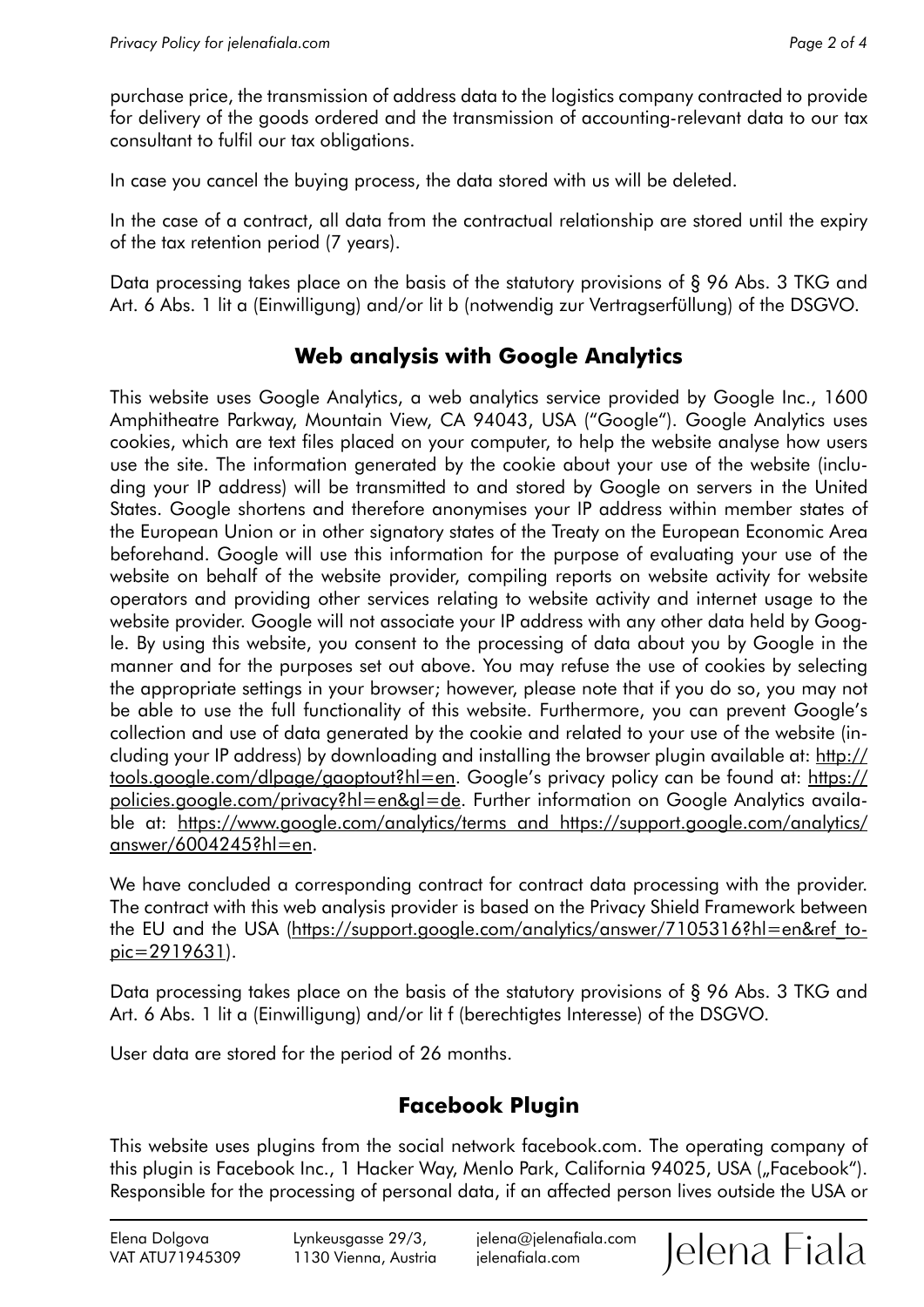Canada, is Facebook Ireland Ltd., 4 Grand Canal Square, Grand Canal Harbor, Dublin 2, Ireland.

Accessing a website using this plugin creates a connection with Facebook's servers. The plugin will be shown on the site by notification to your browser. This notifies the Facebook servers which websites you visited recently. If you are logged in to your Facebook account when accessing these pages, Facebook will allocate this information to your personal Facebook-user account. When using the plugin functions (e. g. by clicking the "like" button) this information will be allocated to your Facebook account; you can prevent this only by logging out before using the plugin. For further information on the collection and use of data by Facebook, about your rights in this context and privacy protection options see Facebook's data protection policies: <https://www.facebook.com/about/privacy>.

## **Instagram Plugin**

This website uses features of Instagram, a social networking service provided by Instagram LLC, 1601 Willow Road, Menlo Park, CA, 94025, USA ("Instagram"). Responsible for the processing of personal data, if an affected person lives outside the USA or Canada, is Facebook Ireland Ltd., 4 Grand Canal Square, Grand Canal Harbor, Dublin 2, Ireland.

When you are logged on to your Instagram account you can link content from our site with your Instagram profile by clicking on the Instagram button. This makes it possible for Instagram to allocate our pages to your user account. Further information about this can be read in the privacy statement published by Instagram: [https://help.instagram.com/519522125107875?](https://help.instagram.com/519522125107875?helpref=page_content) [helpref=page\\_content](https://help.instagram.com/519522125107875?helpref=page_content).

## **Pinterest Plugin**

This website uses social plugins from the social network Pinterest, which is operated by the Pinterest Inc., 808 Brannan Street, San Francisco, CA 94103, USA ("Pinterest").

Responsible for the processing of personal data, if an affected person lives outside the USA, is Pinterest Europe Ltd., an Irish company with its registered office at Palmerston House, 2nd Floor, Fenian Street, Dublin 2, Ireland.

When you request a page containing one of these plugins, your browser creates a direct link to the Pinterest servers. The plugin then transmits log data to the Pinterest Server in the USA. This log data possibly contains your IP address, the addresses of the websites visited that also contain Pinterest functions, browser type and settings, date and time of the request, your manner of using Pinterest as well as cookies.

Additional information about the purpose, extent, and further processing and use of the data by Pinterest as well as your rights relating to this and opportunities to protect your private sphere can be found in Pinterest's privacy policy: [https://about.pinterest.com/en/privacy-policy.](https://about.pinterest.com/en/privacy-policy)

## **Newsletter**

You have the possibility to register for our newsletter on our website. By registering for our newsletter, you agree to receive newsletter e-mails from Elena Dolgova about products, current offers and other company-related information of the trademark Jelena Fiala. After you registe-